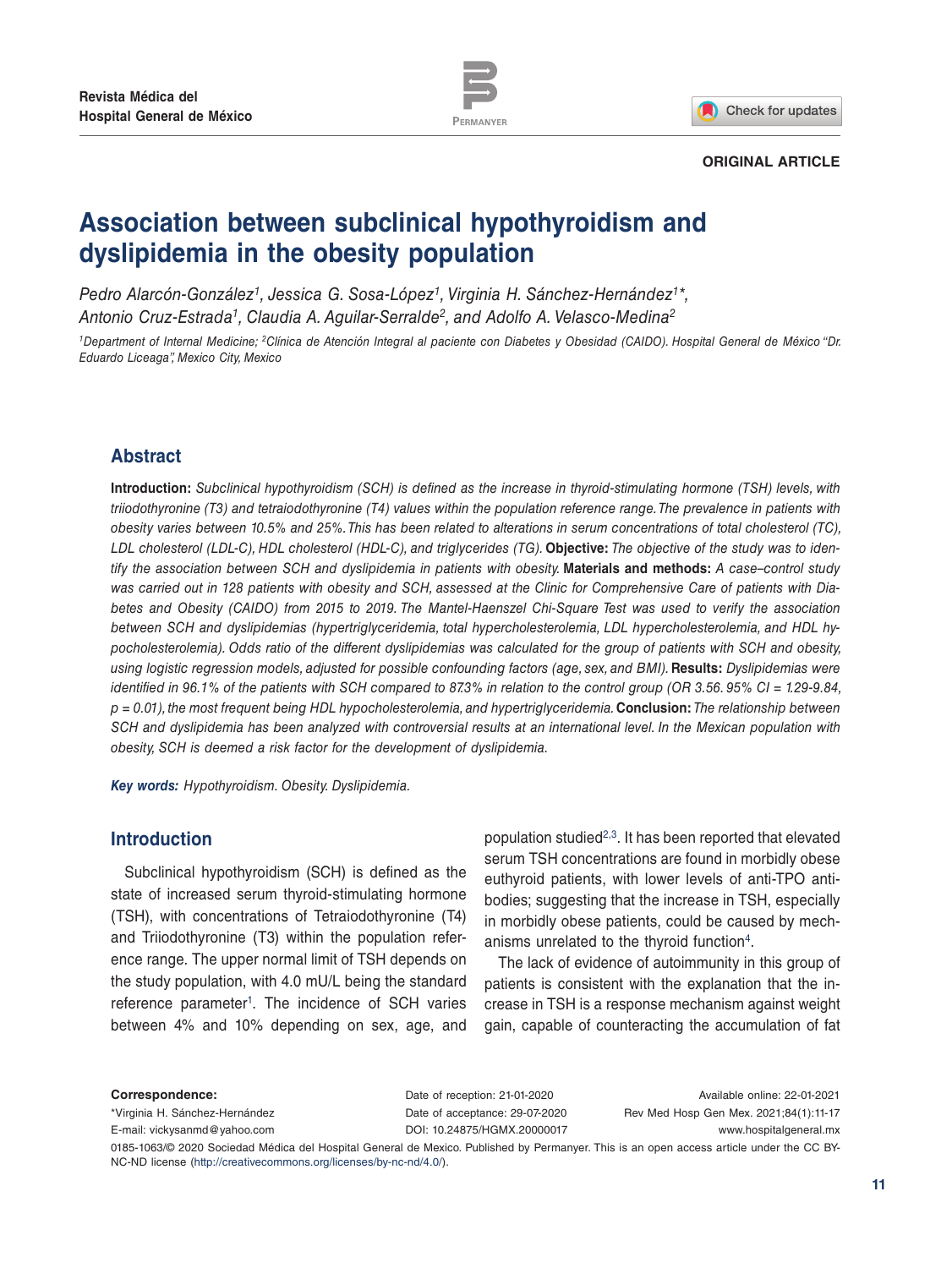due to increased energy expenditure<sup>5</sup>. In addition, there is a condition of peripheral thyroid hormone resistance because TSH receptors are expressed in smaller quantities in the adipocytes of obese individuals $6$ .

The prevalence of SCH ranges between 10.5% and 25% in patients with obesity and is higher than in the general population<sup>7,8</sup>. Montoya et al. conducted a prospective, observational, cross-sectional, descriptive study from 2009 to 2011, and demonstrated a prevalence of SCH of 6% in Mexican patients with obesity<sup>9</sup>.

In relation to the pathogenesis of dyslipidemia, there are several mechanisms related to lipid metabolism in SCH. Thyroid hormones act as inducers of hydroxymethylglutaryl coenzyme A (HMG-CoA) reductase, increasing liver cholesterol synthesis. There is overexpression of membrane receptors of low-density lipoprotein cholesterol (LDL-C) in the hepatocytes, fibroblasts and other tissues; generating decrease in LDL-C clearance. Cholesterol ester transfer protein (CETP) is decreased; being negatively related to the transfer of high-density lipoprotein cholesterol (HDL-C) to very low-density lipoprotein cholesterol (C-VLDL) and low-density lipoprotein cholesterol (LDL-C). Finally, thyroid hormones stimulate the flow of cholesterol through transporter ABCA1 from macrophages to HDL-C<sup>10</sup>. In patients with obesity, the physiopathology of dyslipidemia includes liver overproduction of C-VLDL, decreased triglyceride (TG) lipolysis, and altered peripheral uptake of free fatty acids, as well as increased flows of free-fatty acids from adipocytes to the liver, other tissues, and formation of LDL-C. Hence, both SCH and obesity are determining factors for the development of dyslipidaemia<sup>11</sup>.

Obesity is a global health issue. In Mexico, it represents an important public health problem since according to ENSANUT 2018; the percentage of adults aged 20 years or older that are overweight and obese is 75.2% (39.1% overweight and 36.1% obese). In 2012, this percentage was  $71.3\frac{1}{2}$ . Obesity is related to various endocrine disorders, including thyroid hormone disorders, concomitant with the hypermetabolic, and pro-inflammatory state presented by this population.

The international literature has related a greater prevalence of SCH in obesity, a thyroid state that, in turn, has been related to inconsistencies in relation to the lipid profile. At present, there are few descriptions of the characteristics of lipid levels, in patients with obesity with SCH in Mexican population, Therefore, the aim of this study was to identify the association between SCH and dyslipidemias (total hypercholesterolemia, LDL hypercholesterolemia, HDL hypercholesterolemia, and hypertriglyceridemia) in obese patients, as well as to evaluate the odds ratio (OR) for their development.

# **Materials and methods**

A case–control study was carried out in patients aged 18-59 years assessed at the Comprehensive Care Clinic for patients with Diabetes and Obesity at the General Hospital of Mexico "Dr Eduardo Liceaga," from 2015 to 2019. Those patients met the criteria for obesity according to body mass index (BMI; kg/m2), Obesity Grade I; 30-34.9 BMI, Obesity Grade II; 35- 39.9 BMI, and Obesity Grade III;  $\geq$  40 BMI, according to the American Association of Clinical Endocrinologists (AACE) 201613.

Cases (128) were determined in obese patients who met SCH criteria with TSH determination ≥ 4.0 mU/L of the standard reference parameter according to the European Thyroid Association (ETA) 20131, and who had serum TC, LDL-C, HDL-C, and TG measurements.

Obese and euthyroid patients with serum TC, LDL-C, HDL-C, and TG measurements were determined as control (150). Those patients with thyroid hormone levels within the population reference ranges; TSH 0.38-4 mU/L, T3L 2.39-6.79 mU/L, and T4L 0.58- 1.64 mU/L were considered euthyroid.

The study excluded patients diagnosed with type 2 diabetes mellitus, other types of thyroid disease, patients that had been prescribed any drug for altered thyroid function (lithium, amiodarone, iodide, carbamazepine, rifampicin, phenobarbital, and glucocorticoids) and patients with any autoimmune disease (Lupus and rheumatoid arthritis).

In both groups, measurements of age, weight, height, BMI, serum thyroid hormone levels, serum TC, LDL-C, HDL-C, and TG concentrations were obtained. The prevalence of the different dyslipidemias was determined.

Dyslipidemia was defined as any of the following alterations in the lipid profile: TC > 200 mg/dl, LDL-C > 100 mg/dl, HDL-C < 50 mg/dl for men, HDL-C < 40 mg/dl for women, and  $TG > 150$  mg/dl.

SPSS software version 22 for Windows was used for statistical analysis. Descriptive statistics (proportions, mean, and standard deviation) were used for the following variables: age, weight, height, BMI, serum thyroid hormone levels, serum TC, LDL-C, HDL-C, and TG concentrations.

The Shapiro–Wilk test was used as a test of normality. Comparisons of the different variables between cases and controls were made, using Student's t-test for independent data, and in cases where the distribution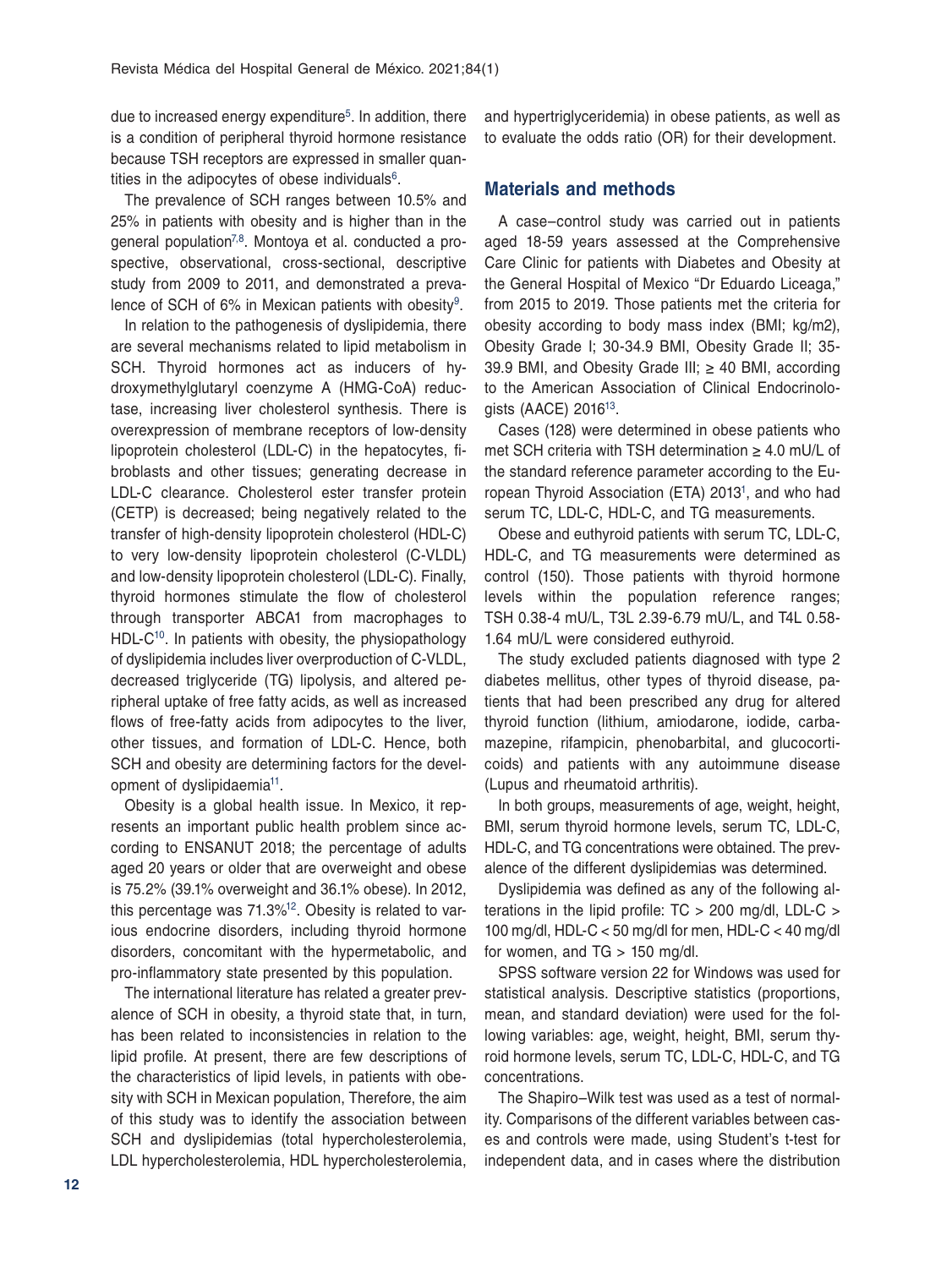|                                 |                    | <b>Patients with obesity and</b><br>subclinical hypothyroidism ( $n = 128$ ) | <b>Euthyroid obese patients</b><br>$(n = 150)$ | p value |
|---------------------------------|--------------------|------------------------------------------------------------------------------|------------------------------------------------|---------|
|                                 | <b>Total mean</b>  | <b>Mean</b>                                                                  | <b>Mean</b>                                    |         |
| Age (years)                     | $44.33 \pm 11.91$  | $45.50 \pm 11.69$                                                            | $43.28 \pm 12.04$                              | 0.12    |
| Weight (kg)                     | $110.80 \pm 26.57$ | $109.02 \pm 25.61$                                                           | $112.32 \pm 27.35$                             | 0.33    |
| Height (m)                      | $1.58 \pm 0.90$    | $1.56 \pm 0.08$                                                              | $1.60 \pm 0.09$                                | 0.001   |
| BMI ( $kg/m2$ )                 | $43.70 \pm 8.31$   | $44.11 \pm 8.10$                                                             | $43.34 \pm 8.49$                               | 0.44    |
| <b>TSH</b>                      | $4.14 \pm 2.77$    | $6.15 \pm 2.87$                                                              | $2.43 \pm 0.88$                                | ≤0.001  |
| T <sub>3</sub> L                | $3.25 \pm 0.49$    | $3.30 \pm 0.48$                                                              | $3.20 \pm 0.49$                                | 0.082   |
| T <sub>3</sub> T                | $1.41 \pm 1.34$    | $1.68 \pm 1.86$                                                              | $1.27 \pm 0.98$                                | 0.006   |
| T <sub>4</sub> L                | $0.88 \pm 0.15$    | $0.86 \pm 0.14$                                                              | $0.90 \pm 0.15$                                | 0.021   |
| T <sub>4</sub> T                | $8.31 \pm 1.86$    | $8.20 \pm 1.79$                                                              | $8.36 \pm 1.90$                                | 0.57    |
| <b>Total Cholesterol</b>        | $185.05 \pm 42.09$ | $189.32 \pm 44.29$                                                           | $181.41 \pm 39.9$                              | 0.11    |
| LDL cholesterol                 | $111.61 \pm 33.64$ | 115.8297                                                                     | $108.02 \pm 33.7$                              | ≤0.03   |
| <b>HDL</b> cholesterol          | $42.16 \pm 11.43$  | $40.72 \pm 10.19$                                                            | $43.40 \pm 12.29$                              | $≤0.05$ |
| <b>Triglycerides</b>            | $166.41 \pm 77.03$ | $173.99 \pm 78.44$                                                           | $159.95 \pm 75.47$                             | 0.043   |
| Diagnosis of dyslipidemia n (%) | 254                | 123 (96.1%)                                                                  | 131 (87.3%)                                    | 0.01    |
| Total hypercholesterolemia      | 87                 | 46 (35.9%)                                                                   | 41(27.3%)                                      | 0.123   |
| LDL hypercholesterolemia        | 168                | 83 (64.8%)                                                                   | 85 (56.7%)                                     | 0.165   |
| <b>HDL Hypocholesterolemia</b>  | 206                | 105 (82%)                                                                    | 101 (67.3%)                                    | 0.005   |
| Hypertriglyceridemia            | 134                | 70 (54.7%)                                                                   | 64 (42.7%)                                     | 0.046   |

| Table 1. Characteristics of the study population: Patients with subclinical hypothyroidism and euthyroid patients |
|-------------------------------------------------------------------------------------------------------------------|
|-------------------------------------------------------------------------------------------------------------------|

BMI: Body mass index; HDL: High-density lipoprotein; kg: Kilograms; m: Meters; LDL: Low-density lipoprotein; TSH: Thyroid-stimulating hormone; T3L: Free triiodothyronine; T3T: Total triiodothyronine; T4L: Free tetraiodothyronine; T4T: Total tetraiodothyronine.

of results was not homogeneous, the Mann–Whitney U-test was applied as a nonparametric test of the null hypothesis.

To contrast the hypothesis of association between SCH and the presence of dyslipidemias, the Mantel-Haenszel Chi-square test was used. All hypothesis contrast tests with  $p < 0.05$  were deemed statistically significant.

Odds ratios of the different dyslipidemias were calculated for the group of patients with SCH and obesity. The odds ratio (OR) and the respective 95% confidence intervals (CI) were calculated by means of logistic regression models and then adjusted for possible confounding factors (age, sex, and BMI).

The OR of the dyslipidemia variable was calculated and the respective 95% CIs were calculated by logistic regression. Comparisons were adjusted for sex, age (under 35 years vs. over 35 years), BMI (under 40 kg/m2 vs. over 40 kg/m<sup>2</sup>), and SCH (presence or absence).

## **Results**

Out of a sample of 1118 potentially eligible subjects, 278 subjects meeting the inclusion criteria were analyzed.

In total, 227 female patients and 51 male patients were analyzed, corresponding to 81.7% and 18.3% of the population, respectively. Comparisons of population characteristics show that there is no difference in age, weight, and BMI in the group of euthyroid patients in relation to those diagnosed with SCH (Table 1).

When the population characteristics categorized according to sex were compared, only a statistically significant difference was found in weight, height, and BMI. These values were higher in male patients (Table 2).

According to obesity grades,  $13.3\%$  (n = 37) were classified as obesity Grade 1; 22.3% ( $n = 62$ ), as obesity Grade 2, and  $64.4\%$  (n = 179) as obesity Grade 3.

Patients with SCH showed a higher prevalence of dyslipidemia, 96.1% versus 87.3%, in relation to the control group  $(3.56. 95\% \text{ Cl} = 1.29-9.84, p = 0.01)$ .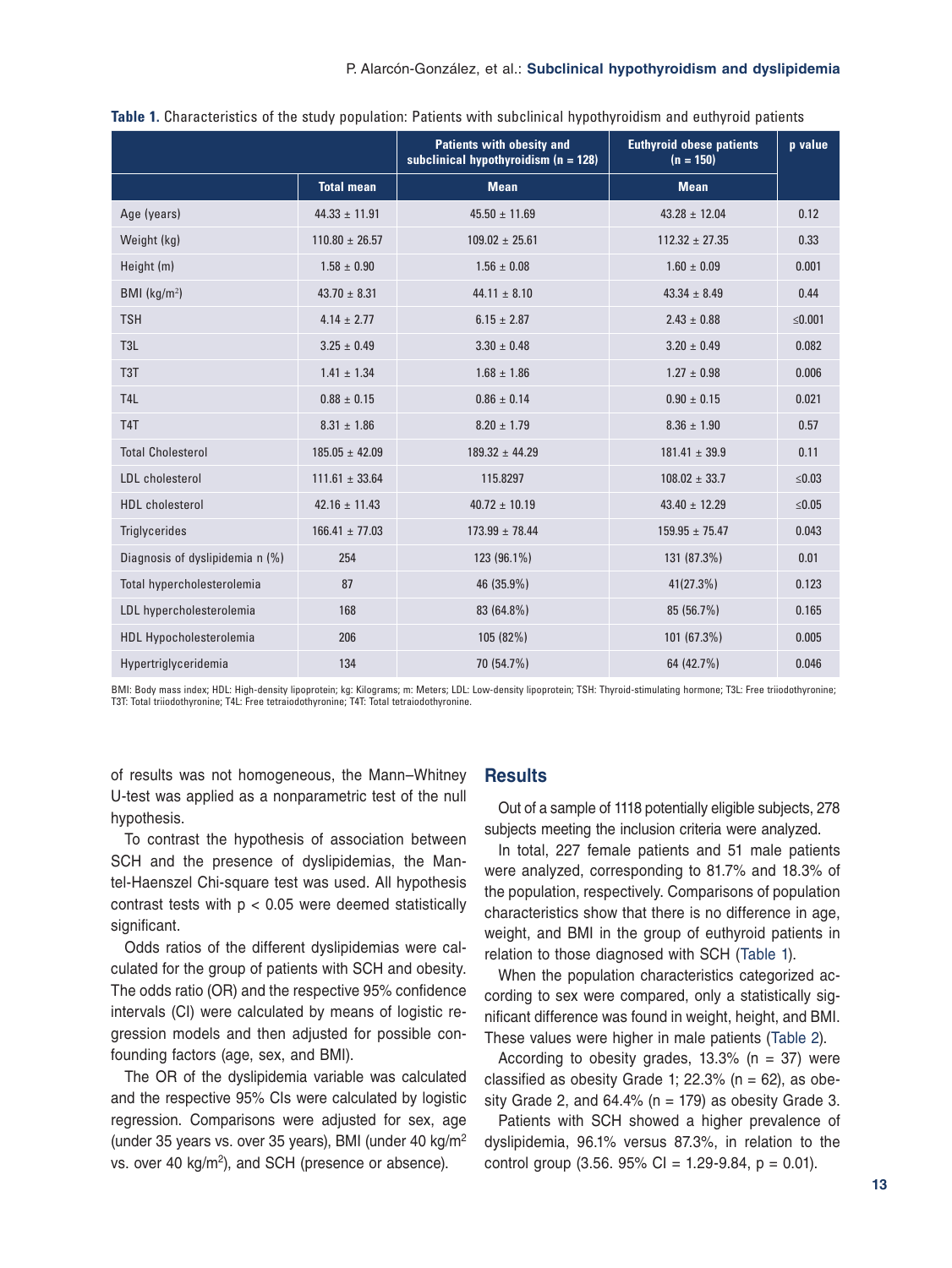| <b>Characteristics</b>               | Males ( $n = 51$ ) 18.3% | Females ( $n = 227$ ) 81.7% | <b>Total (278)</b> | p value  |
|--------------------------------------|--------------------------|-----------------------------|--------------------|----------|
| Patient's age (years)                | $41.75 \pm 10.73$        | $44.88 \pm 12.11$           | $44.33 \pm 11.91$  | 0.090    |
| Weight (kg)                          | $131.17 \pm 30.96$       | $106.22 \pm 23.20$          | $110.80 \pm 26.57$ | < 0.0001 |
| Height (m)                           | $1.68 \pm 0.08$          | $1.56 \pm 0.07$             | $1.58 \pm 0.90$    | < 0.0001 |
| Body mass index (kg/m <sup>2</sup> ) | $45.79 \pm 8.61$         | $43.23 \pm 8.19$            | $43.70 \pm 8.31$   | 0.047    |
| TSH levels (mU/L)                    | $3.75 \pm 2.50$          | $4.23 \pm 2.82$             | $4.14 \pm 2.77$    | 0.268    |
| Free T3 levels (mU/L)                | $3.34 \pm 0.60$          | $3.23 \pm 0.46$             | $3.25 \pm 0.49$    | 0.136    |
| Total T3 levels (mU/L)               | $1.60 \pm 1.83$          | $1.36 \pm 1.20$             | $1.41 \pm 1.34$    | 0.348    |
| Free T4 levels (mU/L)                | $0.89 \pm 0.13$          | $0.88 \pm 0.16$             | $0.88 \pm 0.15$    | 0.717    |
| Total T4 levels (mU/L)               | $8.02 \pm 2.41$          | $8.38 \pm 1.71$             | $8.31 \pm 1.86$    | 0.308    |
| <b>Total Cholesterol</b>             | $179.59 \pm 43.01$       | $186.29 \pm 41.87$          | $185.05 \pm 42.09$ | 0.302    |
| <b>LDL</b> cholesterol               | $109.50 \pm 33.80$       | $112.08 \pm 33.66$          | $111.61 \pm 33.64$ | 0.621    |
| <b>HDL Cholesterol</b>               | $38.13 \pm 9.26$         | $43.07 \pm 11.69$           | $42.16 \pm 11.43$  | 0.500    |
| <b>Triglycerides</b>                 | $176.90 \pm 83.29$       | $164.06 \pm 75.55$          | $166.41 \pm 77.03$ | 0.283    |
| Diagnosis of dyslipidemia n (%)      | 47 (92.2%)               | 207 (91.2%)                 | 254                | 0.541    |
| Total hypercholesterolemia           | 13(25.5%)                | 74 (32.6%)                  | 87                 | 0.207    |
| LDL hypercholesterolemia             | 33 (64.7%)               | 135 (59. 5%)                | 168                | 0.299    |
| HDL hypocholesterolemia              | 33 (64.7%)               | 173 (36.2%)                 | 206                | 0.067    |
| Hypertriglyceridemia                 | 29 (56.8%)               | 105 (46.2%)                 | 134                | 0.112    |

**Table 2.** Characteristics of the study population, according to the sex of the patients

BMI: Body mass index; HDL: High-density lipoprotein; kg: Kilograms; m: Meters; LDL: Low-density lipoprotein; TSH: Thyroid-stimulating hormone; T3L: Free triiodothyronine; T3T: Total triiodothyronine; T4L: Free tetraiodothyronine; T4T: Total tetraiodothyronine.

Regarding the specific prevalence for each dyslipidemia, a significant difference was observed for HDL hypocholesterolemia. It was higher for the group of patients with SCH, 82% versus 67.3%, in euthyroid patients (2. 21. 95% CI= 1.25-3.9,  $p = 0.006$ ). A significant difference was also observed for hypertriglyceridemia, 54.7% in patients with SCH versus 42.7% in the euthyroid population  $(1.62. 95\% \text{ CI} = 1.008-2.60,$  $p = 0.046$ ).

No significant difference was observed in patients with SCH relative to euthyroid patients for total hypercholesterolemia, 35.9% versus 27.3%, in euthyroid patients (1.49. 95% CI = 0.89-2.48,  $p = 0.123$ ), or for LDL hypercholesterolemia, 64.8% versus 56.7% (1.41. 95%  $Cl = 0.86 - 2.29$ ,  $p = 0.165$ ).

In multivariate analysis, it was found that the diagnosis of dyslipidemia was significantly higher in the group of patients with obesity and SCH (adjusted odds ratio (ORa) 3.89 95% CI 1.39-10.90, p = 0. 011), specifically for HDL hypocholesterolemia (ORa 2.18 95% CI 1.22- 3.90,  $p = 0.008$ ), and hypertriglyceridemia (ORa 1.80 95% CI1.10-2.95,  $p = 0.018$ ). All these results were adjusted for age, sex, and BMI variables (Table 3).

It was found that in addition to SCH, dyslipidemia was significantly more frequent in those patients younger than 35 years (OR 13.51. 95% CI = 1.79-101.689, p 0.007) (ORa 16.35. 95% CI 2.15-124.28, p = 0.007). All results were adjusted for all variables described in Table 4.

#### **Discussion**

The present study shows that the prevalence of lipid disorders is higher in patients with obesity and SCH, with an odds ratio for dyslipidemia of 3.56 (95% CI: 1.29-9.84,  $p = 0$ . 01), which differs from the results obtained by Vierhapper, where no difference was found in the lipid profiles of euthyroid and SCH populations<sup>14</sup>. However, this higher odds ratio for dyslipidemia is consistent with the results observed in the 10-year follow-up of Theran's cohort study, where the association between lipid profile and thyroid function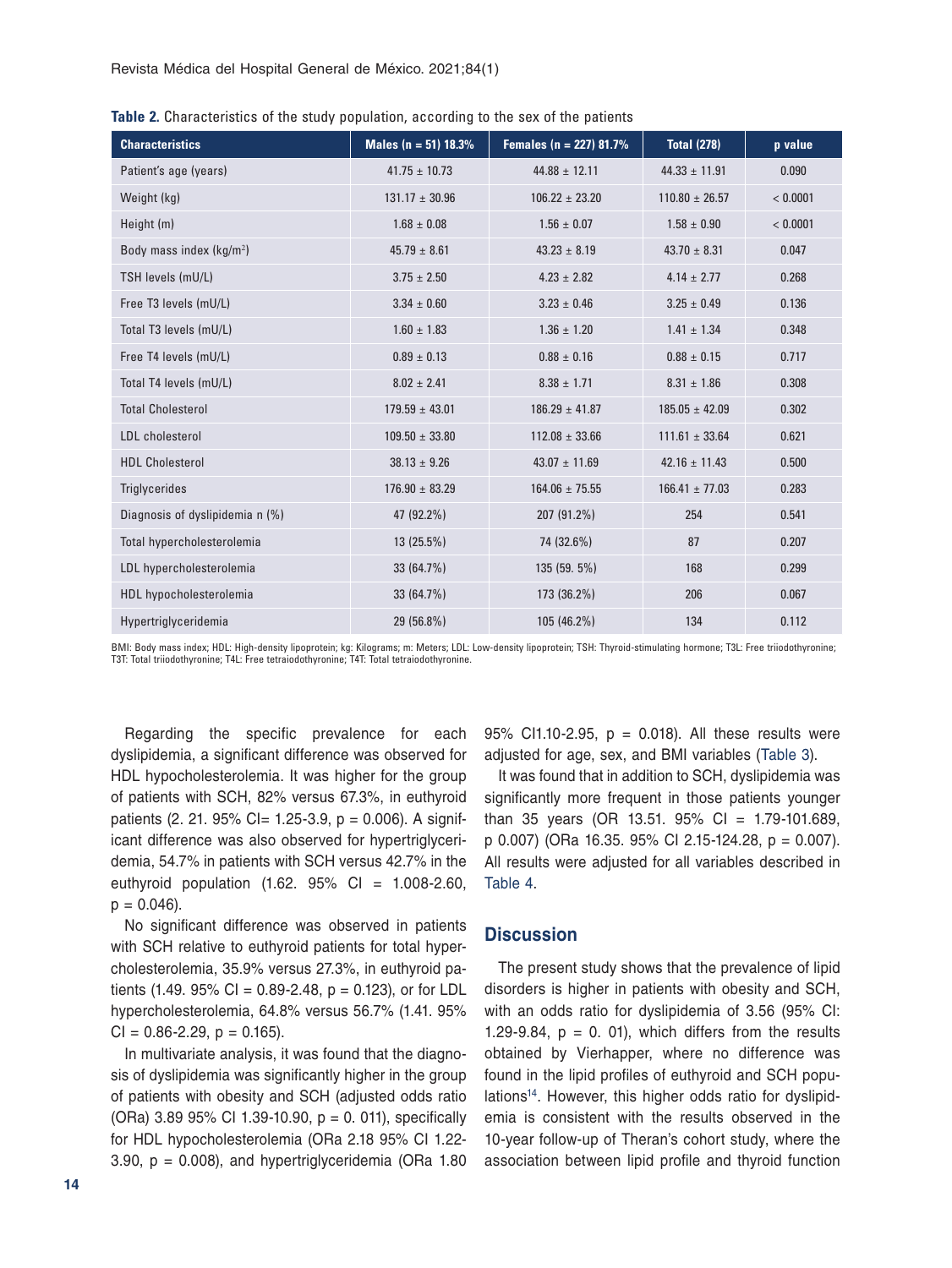|                                      |         | <b>Cases</b><br><b>SCH patients</b> |               | <b>Controls</b><br><b>Non-SCH patients</b> |      | <b>OR</b> | (Cl 95%)        | $\mathbf{p}$ | <b>ORa</b> | (CI 95%)      | p     |
|--------------------------------------|---------|-------------------------------------|---------------|--------------------------------------------|------|-----------|-----------------|--------------|------------|---------------|-------|
|                                      |         | $\mathbf n$                         | $\frac{9}{6}$ | $\mathbf{n}$                               | $\%$ |           |                 |              |            |               |       |
| Dyslipidemia                         | Present | 123                                 | 96.1          | 131                                        | 87.3 | 3.56      | 1.29-9.84       | 0.011        | 3.89       | 1.39-10-90    | 0.011 |
|                                      | Absent  | 5                                   | 3.9           | 19                                         | 12.7 |           |                 |              |            |               |       |
| <b>Total</b><br>Hypercholesterolemia | Present | 46                                  | 35.9          | 41                                         | 27.3 | 1.49      | $0.89 - 2.48$   | 0.123        | 1.44       | $0.85 - 2.44$ | 0.172 |
|                                      | Absent  | 82                                  | 64.1          | 109                                        | 72.7 |           |                 |              |            |               |       |
| LDL<br>Hypercholesterolemia          | Present | 83                                  | 64.8          | 85                                         | 56.7 | 1.41      | $0 - 86 - 2.29$ | 0.165        | 1.51       | $0.92 - 2.49$ | 0.101 |
|                                      | Absent  | 45                                  | 35.2          | 63                                         | 43.3 |           |                 |              |            |               |       |
| HDL<br>Hypocholesterolemia           | Present | 105                                 | 82            | 101                                        | 67.3 | 2.21      | 1.25-3.90       | 0.006        | 2.18       | 1.22-3.90     | 0.008 |
|                                      | Absent  | 23                                  | 18            | 49                                         | 32.7 |           |                 |              |            |               |       |
| Hypertriglyceridemia                 | Present | 70                                  | 54.7          | 64 64                                      | 42.7 | 1.62      | $1.00 - 2.60$   | 0.046        | 1.80       | $1.10 - 2.95$ | 0.018 |
|                                      | Absent  | 58                                  | 45.3          | 86                                         | 57.3 |           |                 |              |            |               |       |

**Table 3.** Dyslipidemia in patients with and without subclinical hypothyroidism

CI: confidence interval; OR: Odds ratio; ORa: Odds ratio adjusted to age, sex and BMI; p: p values.

|                               |                                                   | <b>Dyslipidemia</b><br><b>Cases</b> |               | Non-dyslipidemic<br><b>controls</b> |      | <b>OR</b> | (CI 95%)      | p     | <b>ORa</b> | (CI 95%)      | $\mathbf{p}$ |
|-------------------------------|---------------------------------------------------|-------------------------------------|---------------|-------------------------------------|------|-----------|---------------|-------|------------|---------------|--------------|
|                               |                                                   | $\mathbf n$                         | $\frac{9}{6}$ | $\mathbf n$                         | $\%$ |           |               |       |            |               |              |
| Sex                           | Females                                           | 207                                 | 91.2          | 20                                  | 8.8  | 0.88      | $0.28 - 2.69$ | 0.824 | 0.78       | $0.24 - 2.55$ | 0.690        |
|                               | <b>Males</b>                                      | 47                                  | 92.2          | $\overline{4}$                      | 7.8  |           |               |       |            |               |              |
| Age                           | $\leq$ 35 years                                   | 94                                  | 98.9          | $\mathbf{1}$                        | 1.1  | 13.51     | 1.79-101.68   | 0.011 | 16.35      | 2.15-124.28   | 0.007        |
|                               | $\geq$ 35 years                                   | 160                                 | 87.4          | 23                                  | 12.6 |           |               |       |            |               |              |
| Body mass index               | <b>Obesity Grade I</b><br>and II (BMI $\leq 40$ ) | 89                                  | 90.8          | 9                                   | 9.2  | 0.90      | $0.38 - 2.15$ | 0.820 | 1.06       | $0.42 - 2.66$ | 0.894        |
|                               | <b>Obesity Grade III</b><br>$(BMI \geq 40)$       | 164                                 | 91.6          | 15                                  | 8.4  |           |               |       |            |               |              |
| Subclinical<br>hypothyroidism | Present                                           | 123                                 | 96.1          | 5                                   | 3.9  | 3.56      | 1.29-9.84     | 0.014 | 4.50       | 1.58-12.77    | 0.005        |
|                               | Absent                                            | 131                                 | 87.3          | 19                                  | 12.7 |           |               |       |            |               |              |

**Table 4.** Factors associated with dyslipidemia in multiple regression analysis

CI: confidence interval; OR: Odds ratio; ORa: Odds ratio adjusted to age, sex and BMI; p: p values.

was evident and favorable lipid profile trends were found after adjusting for the thyroid status in patients with SCH. That includes significant decreases in the levels of all lipids except HDL-C. This means that alterations in the lipid profile may be transient in relation to the time of evolution and thyroid status of SCH, showing a downward trend in relation to the 10-year follow-up of patients and the recovery of normal thyroid function<sup>15</sup>.

Although the relationship between lipid profile and SCH has been reported in numerous studies, the results regarding different dyslipidemias have been contradictory. Vierhapper, based on analysis of the lipid profile in patients with SCH in Austria, found no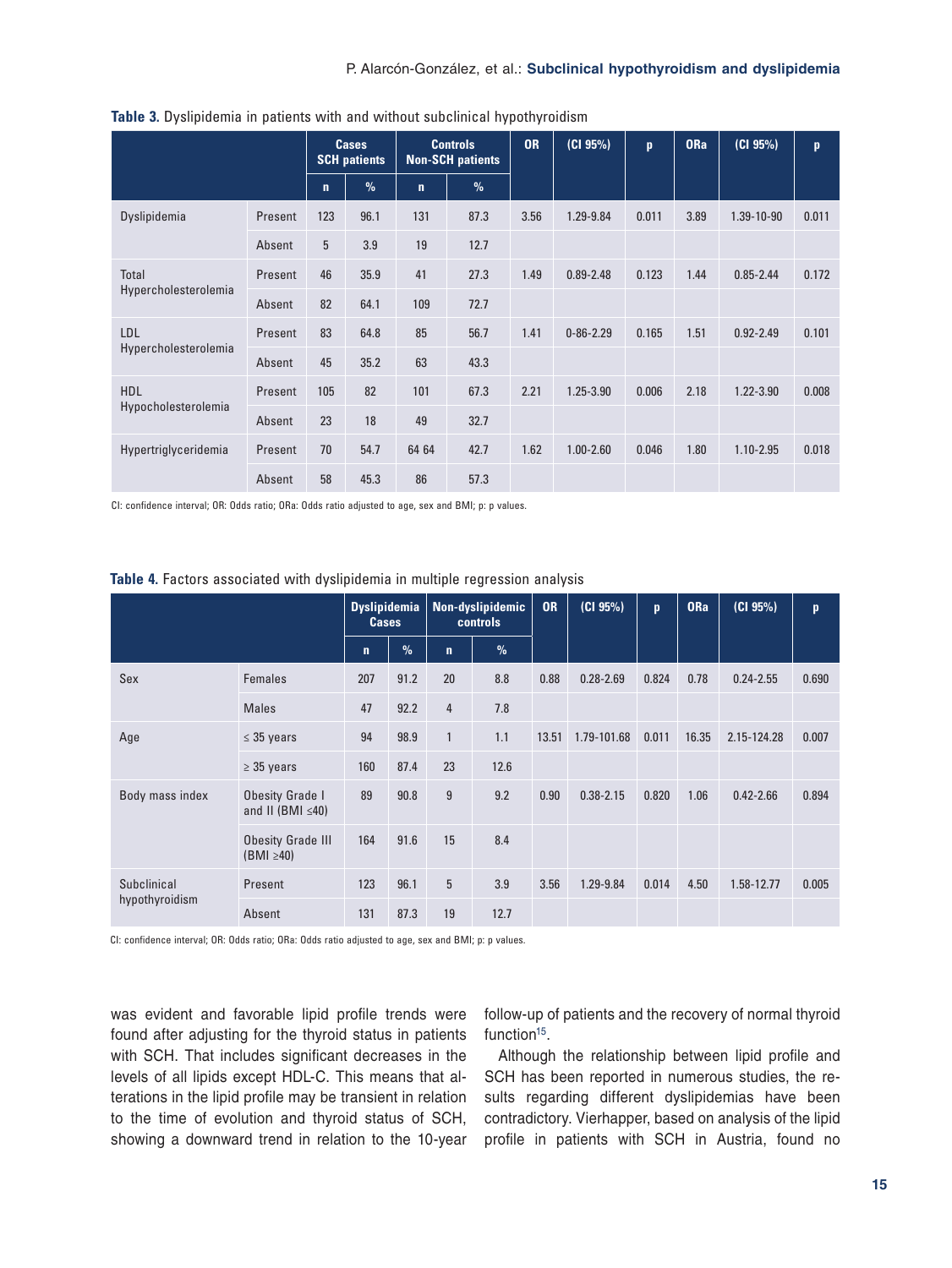difference in total cholesterol (TC), LDL-C, HDL-C, and TG concentrations in relation to the euthyroid population14. Canaris reported increased TC and LDL-C concentrations in patients with SCH2.

Xiao-Li, based on the meta-analysis of 16 studies, showed that the population with SCH showed an increase in the concentrations of TC, LDL-C, and TG, with the weighted mean difference being 12.17 mg/dl, 7.01 mg/dl, and 13.19 mg/dl, respectively ( $p < 0.001$  for all), with no significant differences in HDL-C<sup>16</sup>.

According to the conclusions gathered from the EP-IC-Norfolk cohort study, Boekholdt et al. showed that there is a positive relationship between thyroid abnormalities and an altered cardiovascular risk profile. High levels of TSH were associated with increased plasma concentration of TC, LDL-C, and TG, and the results depended on the age and sex distribution of the study population, with alterations being more frequent among women with SCH<sup>17</sup>.

Unlike the results reported by Garduño-García et al.18, who showed that TC concentrations were significantly higher in Mexican population with SCH than in euthyroid patients (213.07 mg/dl vs. 206.5 mg/dl, respectively), estimating the relative risk (RR) for development of age- and sex-adjusted hypercholesterolemia at 1.35 (95% CI: 1.06-1.70,  $p < 0.032$ )<sup>17</sup>, our study showed an increase in HDL hypocholesterolemia and hypertriglyceridemia in patients with SCH versus euthyroid patients. The odds ratio was estimated at 2.21 (95% CI: 1.25-3.9,  $p = 0.005$ ) and 1.62 (95% Cl: 1-2.6,  $p = 0$ . 046), respectively. These results can explain that since SCH is not the only risk factor for the development of dyslipidemia in our study population, being another risk factor the obesity, it generates a decrease in the triglyceride lipolysis and an alteration of the peripheral uptake of free fatty acids. Furthermore, it involves an increase in fatty acids flow with LDL-C formation. The positive correlation between TSH levels, total cholesterol, and triglyceride levels, observed by Garduño et al., could also be an explanation for obesity, since an increase in TSH levels could be interpreted as an adaptation mechanism against weight gain in morbidly obese patients.

Similarly to the results presented in the EPIC-Norfolk cohort study<sup>17</sup>, an increase in TG was documented in the population with SCH, with a predominance of female patients. This is consistent with the data obtained in our study with 81.7% being female patients.

The results of the Colorado study<sup>2</sup> show an increase in TC and LDL-C concentrations when comparing the lipid profiles of American patients in 2000. Our study differs from the aforementioned study because, despite an increase in TC and LDL-C was found in the population with SCH, *p*-values do not denote statistical significance ( $p = 0$ . 123 and  $p = 0.165$ , respectively). It is worth mentioning that the Colorado study inclusion criteria currently differ from the diagnostic criteria for SCH, taking 5.1 mU/L as the maximum TSH value, in contrast with the values suggested by the American Thyroid Association (ATA) 2012<sup>19</sup> and ETA 2013<sup>1</sup>.

One of the deficiencies of our study is the lack of anti-TPO antibody measurements, which is a characteristic that should be highlighted, since they are associated with SCH in 60-80% of cases $20,21$ . This also includes a single measurement of serum thyroid hormone levels, as there are different factors such as age, BMI, and the circadian cycle, which are associated with fluctuations in the thyroid hormone profile<sup>22</sup>.

## **Conclusions**

The relationship between SCH and dyslipidemia has been analyzed with controversial results at the international level. In the Mexican population of our study, that is, patients with obesity, SCH is a risk factor for the development of dyslipidemia, specifically hypertriglyceridemia and HDL hypocholesterolemia. At present, the benefits and criteria have not been clearly defined for the initiation of levothyroxine replacement therapy in this population, given the heterogeneity of the results, regarding its impact on the lipid profile of patients with SCH, despite suggesting a potential benefit of the use of levothyroxine in relation to dyslipidemias and obesity.

#### **Conflicts of interest**

The authors declare have no conflicts of interest.

### **Ethical disclosures**

**Protection of human and animal subjects.** The authors declare that no experiments were performed on humans or animals for this study.

**Confidentiality of data.** The authors declare that they have followed the protocols of their work center on the publication of patient data.